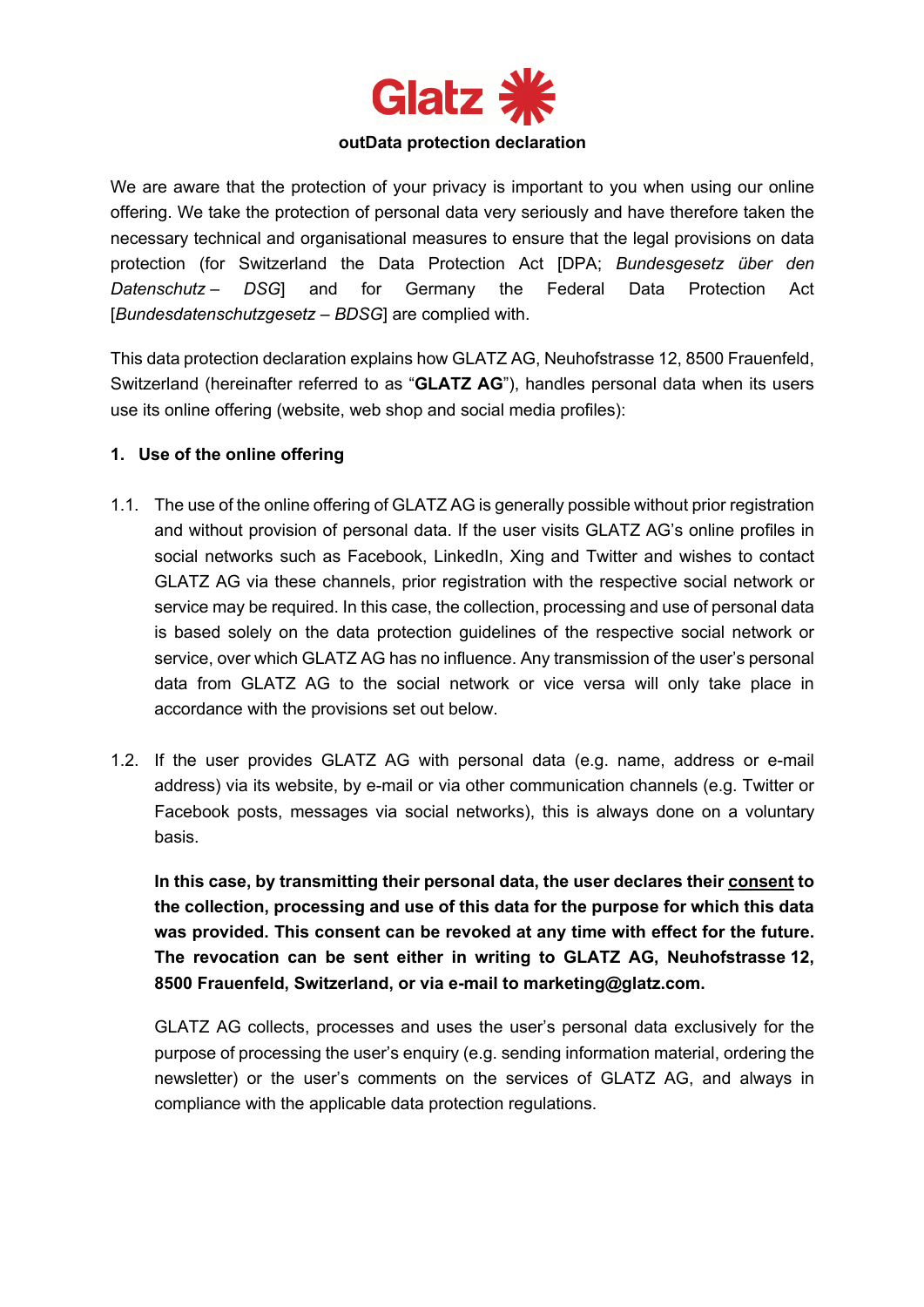

- 1.3. All personal data is treated confidentially and is only accessible to authorised GLATZ AG personnel. This data will also not be passed on to third parties without the express permission of the user, unless GLATZ AG is obliged to do so by law or on the basis of a court decision.
- 1.4. The user is aware that the data collected from the user is processed and used by GLATZ AG in Switzerland, and that it is therefore necessary to transfer the respective data to Switzerland. A transfer of personal data to other countries outside the European Union or the European Economic Area takes place in the context of the use of services provided by Google Inc. and social network providers (see sections 6, 7 and 9 below).
- 1.5. Furthermore, GLATZ AG points out that the transfer of data via the Internet (e.g. communication by e-mail) is regularly carried out in an unsecured manner and may therefore involve gaps in security, so that the data can be accessed or even falsified by unauthorised persons.

# **2. Special regulations for the use of the web shop**

- 2.1. GLATZ AG operates a web shop on the Internet at www.glatz.com, through which the user can purchase GLATZ AG products and services. The General Terms and Conditions of GLATZ AG (hereinafter referred to as the "**GTC**") apply to the use of the web shop and the purchase of all products and services offered through it. The user's personal data must be collected, processed and used by GLATZ AG in order to handle, process and invoice orders in the web shop.
- 2.2. Further details are set out in section 2 of the GTC. Users can also, however, place orders in the web shop as a guest without registering.
- 2.3. As part of the registration or order process, the user must provide the personal data requested there (first and last names, street, house number, postcode, city, country, telephone number, e-mail address and, in the case of registration, a password chosen by the user) correctly and in full. The provision of further personal data (e.g. date of birth) takes place expressly on a voluntary basis.
- 2.4. The collection, processing and use of the personal data referred to in section 2.3 by GLATZ AG takes place only to the extent that is necessary for the fulfilment and execution of the purchase agreement or for the invoicing of the services booked.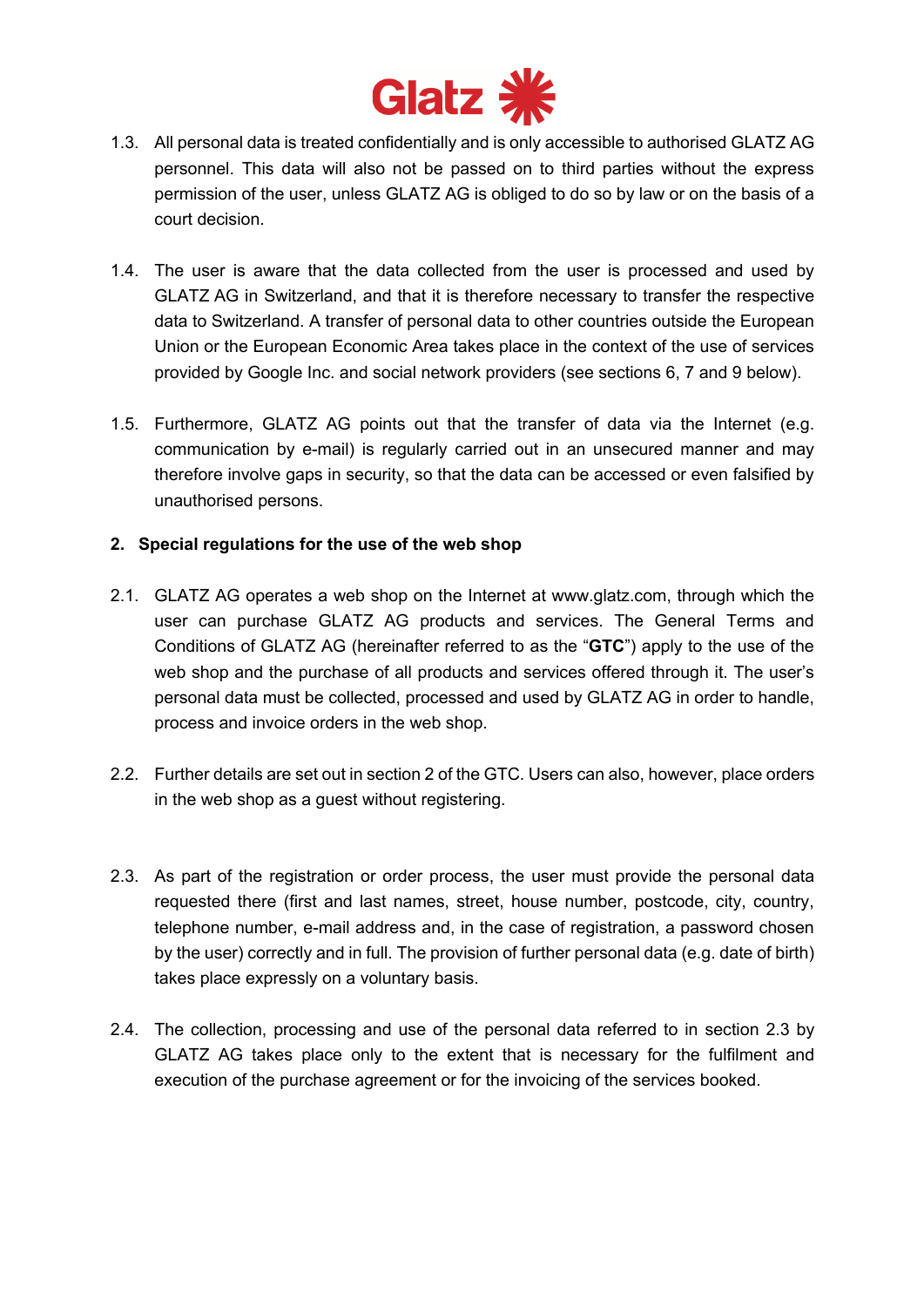

- 2.5. Should GLATZ AG wish to use the data for purposes other than the execution and fulfilment of the user's order in the web shop, this will only be done with the express prior agreement of the user (consent).
- 2.6. The personal data provided by the user when selecting the respective payment procedure as part of the payment process, in particular bank and credit card data, and all associated changes, are processed by the financial service providers PostFinance AG, Mingerstrasse 20, 3030 Bern, Switzerland, or Aduno SA, Via Argine 5, 6930 Bedano, Switzerland, or PayPal (Europe) S.à r.l. et Cie, S.C.A., 22–24 Boulevard Royal, 2449 Luxembourg, Luxembourg, for the purpose of processing the payments and for receivables management in accordance with the payment procedure selected by the user, and stored for as long as the customer account exists or until all payment transactions have been processed via the respective payment procedure.

#### **3. Deletion of data**

The user's personal data will be deleted as soon as it is no longer necessary to store them, unless there are legitimate grounds for continued storage within the meaning of Section 35(3) BDSG or Article 31 DPA. Should this be the case, the data will be blocked instead of being deleted.

#### **4. Cookies**

- 4.1. In order to enable users to browse GLATZ AG's web pages quickly and comfortably, GLATZ AG uses session cookies, small text files that are stored in the user's RAM and hard drive and, depending on the settings of the browser program, are automatically deleted when the user ends their visit to the website and closes the browser. If the user places orders in the GLATZ AG web shop, a randomly generated unique identification number, a session ID, is stored in a session cookie and is used to compile the orders in the user's shopping cart. The cookie also contains information about its origin and its storage period. These cookies cannot store other data. Of course, the user can refuse to accept cookies via their browser settings ("do not accept cookies"). However, GLATZ AG would like to point out that, in this case, some of the functions of the online offering may no longer be available or may only be available to a limited extent. In particular, use of the web shop is only possible if the user allows the use of cookies in their browser settings.
- 4.2. Cookies are also placed by the web analysis tool Google Analytics for the purpose of statistical evaluation of the website and to optimise advertising activities. The information in sections  $6$  and  $\overline{7}$  below applies to the type and scope of these cookies.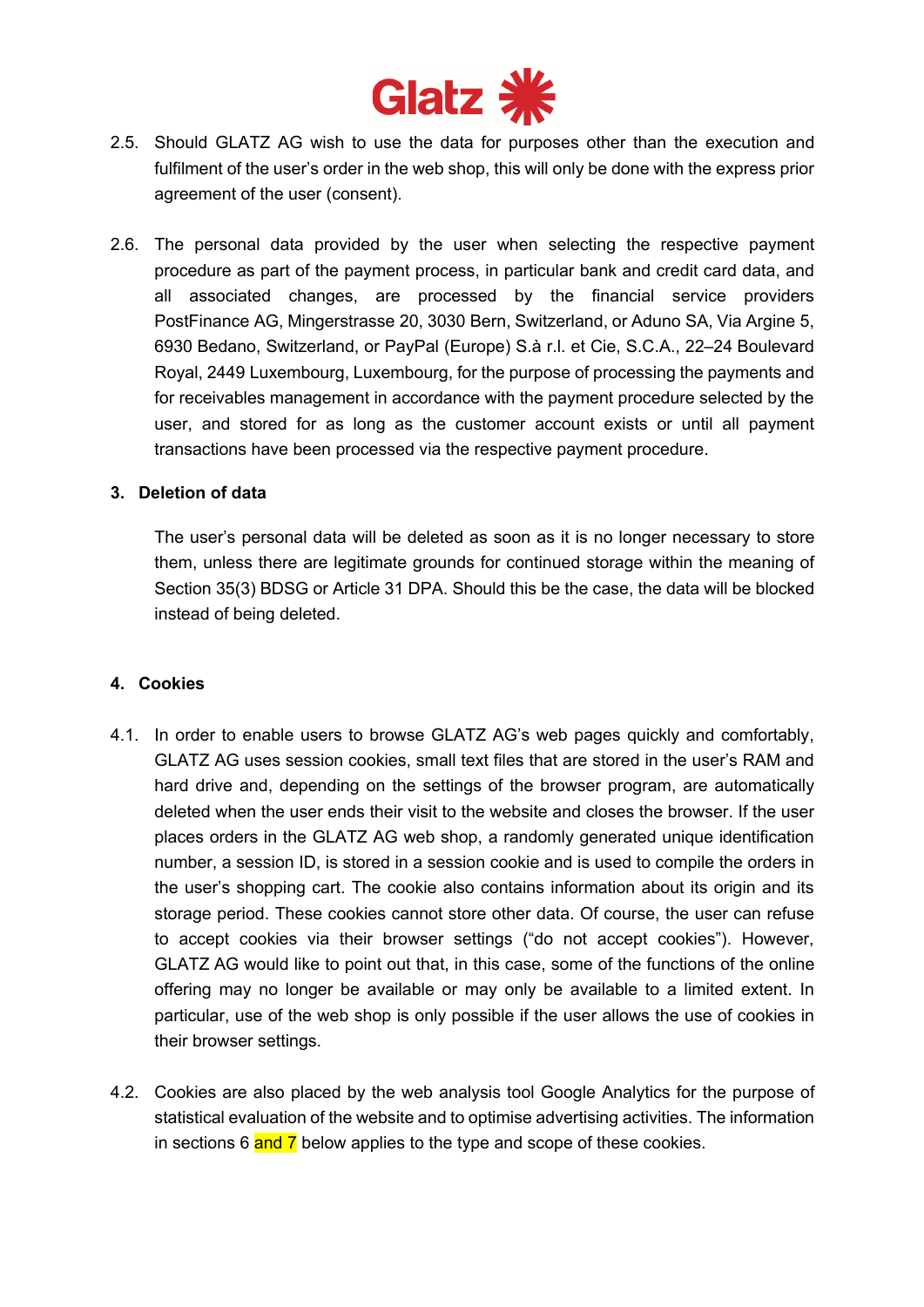

### **5. Statistical evaluation**

- 5.1. GLATZ AG may store information about the use of its web pages by the user. When the user calls up the web pages, the following log files are stored on GLATZ AG's web server:
	- The page from which the website was accessed (referrer)
	- The contents that were called up
	- The date and time of the query
	- The access status (file transferred, file not found, etc.)
	- A description of the type of web browser used
	- The IP address
	- 5.2. The collection, processing and use of this data as well as its evaluation are carried out for statistical purposes only, with the IP address being anonymised before the statistical evaluation. GLATZ AG uses these statistics exclusively to measure activities and to improve or adapt its web pages in line with users' needs. These statistics do not contain any personal data and cannot be used to collect personal data. Profiles about the behaviour of individual users when visiting the web pages are not created. Collection and analysis take place via Google Analytics.

#### **6. Data protection declaration for the use of Google Analytics**

- 6.1. GLATZ AG uses Google Analytics, a web analysis service provided by Google Inc. (hereinafter referred to as "**Google**"). Google Analytics also uses cookies that are stored on the user's computer and allow for analysis of the user's use of the website. For example, information is collected on the operating system, the browser, the IP address, the website previously accessed (referrer URL) and the date and time of the visit to the GLATZ AG web pages. The information generated by this text file about the use of the web pages is transferred to a Google server in the USA and stored there. Google will use this information to evaluate the use of the website, compile reports on website activity and provide other services relating to the use of the website on behalf of GLATZ AG. If required by law or if this data is processed by third parties on Google's behalf, Google will also pass this information on to these third parties. This will be done on an anonymised or pseudonymised basis. More information about this can be obtained directly from Google at www.google.com/intl/en/privacypolicy.html#information.
- 6.2. GLATZ AG only uses Google Analytics with activated IP anonymisation. This means that the user's IP address is shortened by Google within member states of the European Union or in other contracting states to the Agreement on the European Economic Area.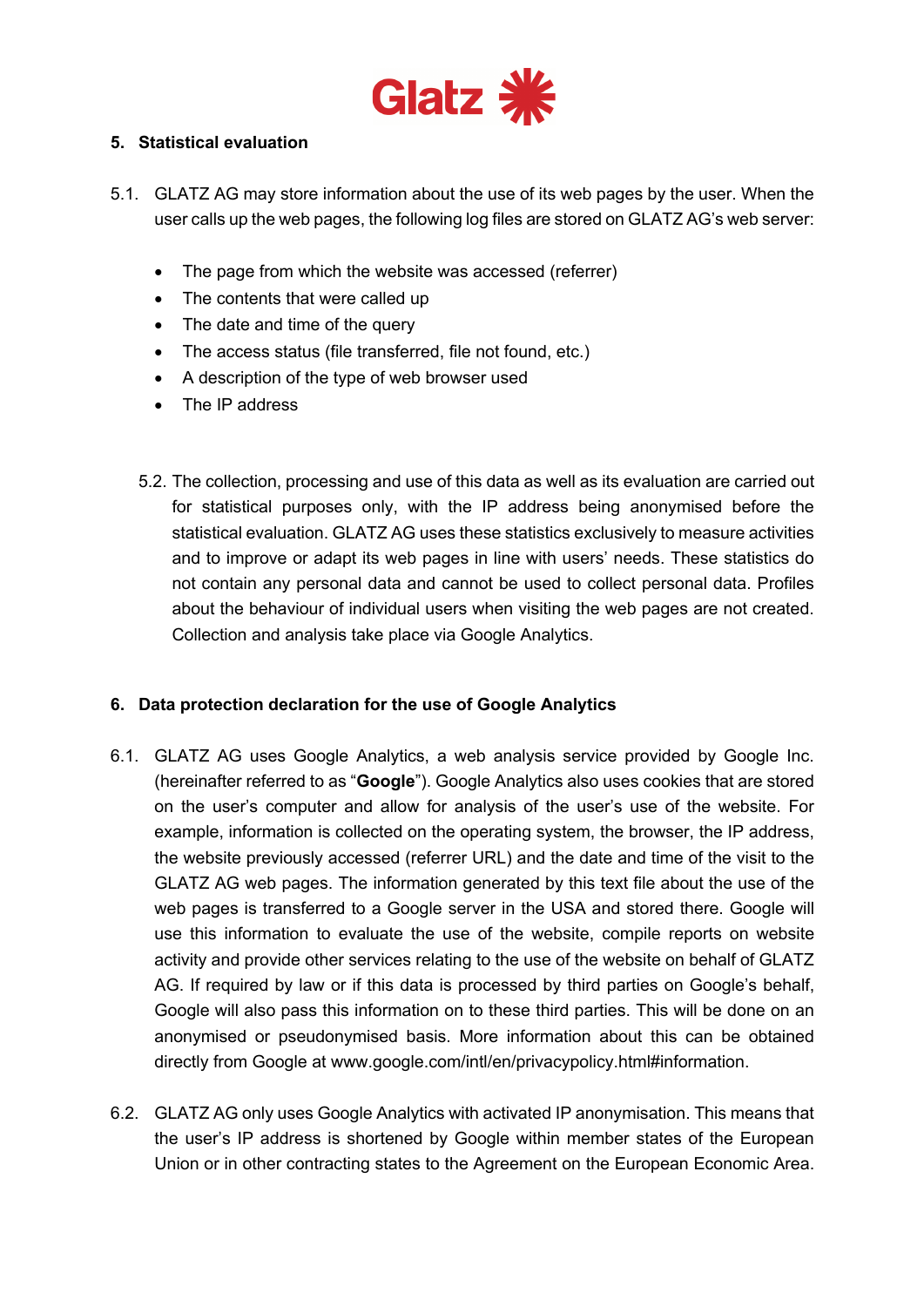

Only in exceptional cases will the full IP address be transferred to a Google server in the USA and shortened there. The IP address transmitted by the user's browser is not merged with other Google data.

6.3. Users can prevent the storage of cookies by setting their browser software accordingly. In addition, users can prevent the collection of the data generated by the cookie and related to the use of the online offering by Google as well as the processing of this data by Google by downloading and installing the browser add-on available at tools.google.com/dlpage/gaoptout?hl=en-GB.

#### **7. Data protection declaration for the use of remarketing**

- 7.1. GLATZ AG uses the remarketing function of Google, LinkedIn, Facebook, Instagram, Pinterest and YouTube on its web pages. Using this function, GLATZ AG can address visitors to its web pages with targeted advertising by displaying personalised, interestbased advertisements to website visitors when they visit other websites or browse one of the platforms mentioned above.
- 7.2. The respective providers use cookies to carry out the analysis of the use of the website, which forms the basis for creating interest-based advertisements. They store a small file with a sequence of numbers in the browsers of the website visitors. This number is used to record visits to the website and anonymised data on the use of the website. No personal data of visitors to the website is stored. If the user subsequently visits another website network of the respective provider, they will be shown advertisements that are highly likely to take into account previously accessed product and information areas.

#### **8. Newsletter mailing**

- 8.1. The user has the option of subscribing to an e-mail newsletter issued by GLATZ AG via the website and is required to enter an e-mail address in the field provided for this purpose. Before the user can sign up via the "Register" button, they must acknowledge this data protection declaration from GLATZ AG and give their electronic consent to the collection, processing and use of their personal data for the purpose of sending the newsletter.
- 8.2. As soon as the user has registered according to the paragraph above, they will receive an e-mail from GLATZ AG containing a confirmation link to sign up for the newsletter. The registration only takes effect once the user has confirmed their registration by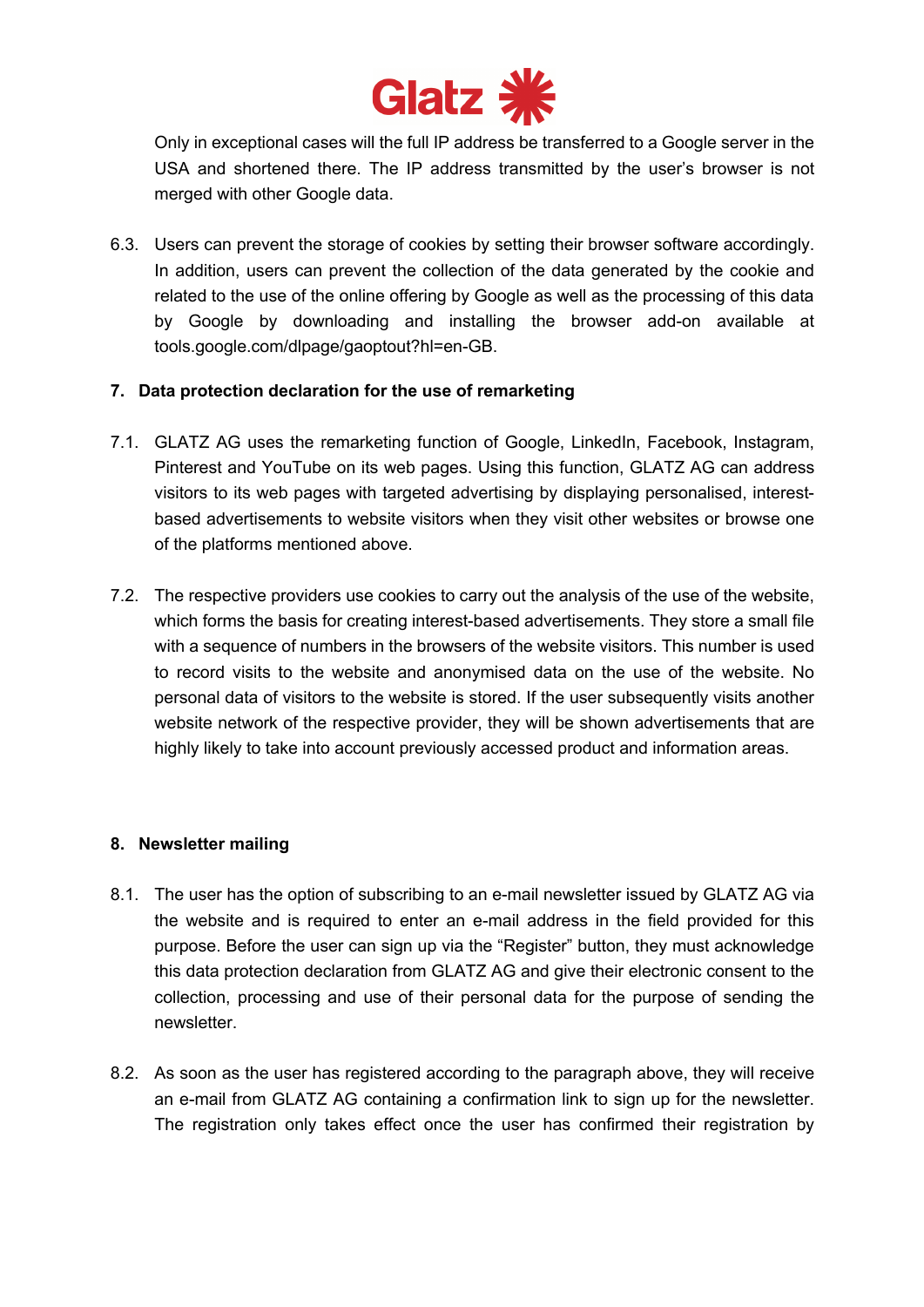

clicking on the link sent (double opt-in procedure). Only from this point on will the user's personal data be stored, processed and used for the purpose of sending the newsletter.

8.3. Users can unsubscribe from the e-mail newsletter at any time. The user may object to the use of their e-mail address at any time without incurring any costs other than the transmission costs according to the basic rates. In the event that the user unsubscribes from the newsletter, all personal data received by GLATZ AG from or in connection with the registration for the e-mail newsletter will be deleted immediately.

#### **9. Data protection declaration for the use of social plug-ins**

GLATZ AG has integrated buttons (plug-ins) from various social networks on its web pages so that users can also use the interactive options of the social networks they use on GLATZ AG's web pages. These plug-ins provide various functions, the subject matter and scope of which are determined by the operators of the social networks. GLATZ AG is not the provider of the social networks and has no influence on the processing of data by the respective service providers. More details on the individual plug-ins can be found in the following information:

# 9.1. Facebook

- (a) Plug-ins from the Facebook social network, 1601 South California Avenue, Palo Alto, CA 94304, USA are included on the web pages of GLATZ AG. The Facebook plugins can be recognised by the Facebook logo on the website.
- (b) As soon as the user accesses a GLATZ AG web page that contains such a plug-in and activates the plug-in, the user's browser establishes a direct connection with the Facebook servers via this plug-in. Through the integration of the plug-in, Facebook receives the information that the user has called up the corresponding page of the website with their IP address as soon as the user clicks on the Facebook plug-in. If the user is a Facebook member and logged in to Facebook at the same time, Facebook can assign the visit to the user's Facebook account. If the user then interacts with the plug-in, for example by clicking on the Facebook "Like" button, they can link the content of the GLATZ AG pages on their Facebook profile so that the corresponding information is transmitted directly from their browser to Facebook and stored there. Even if the user is not a member of Facebook, Facebook may still discover and store their IP address.
- (c) GLATZ AG has no influence on the content and scope of the data collected by Facebook with the aid of this plug-in. The purpose and scope of the data collection and the further processing and use of the data by Facebook, as well as the related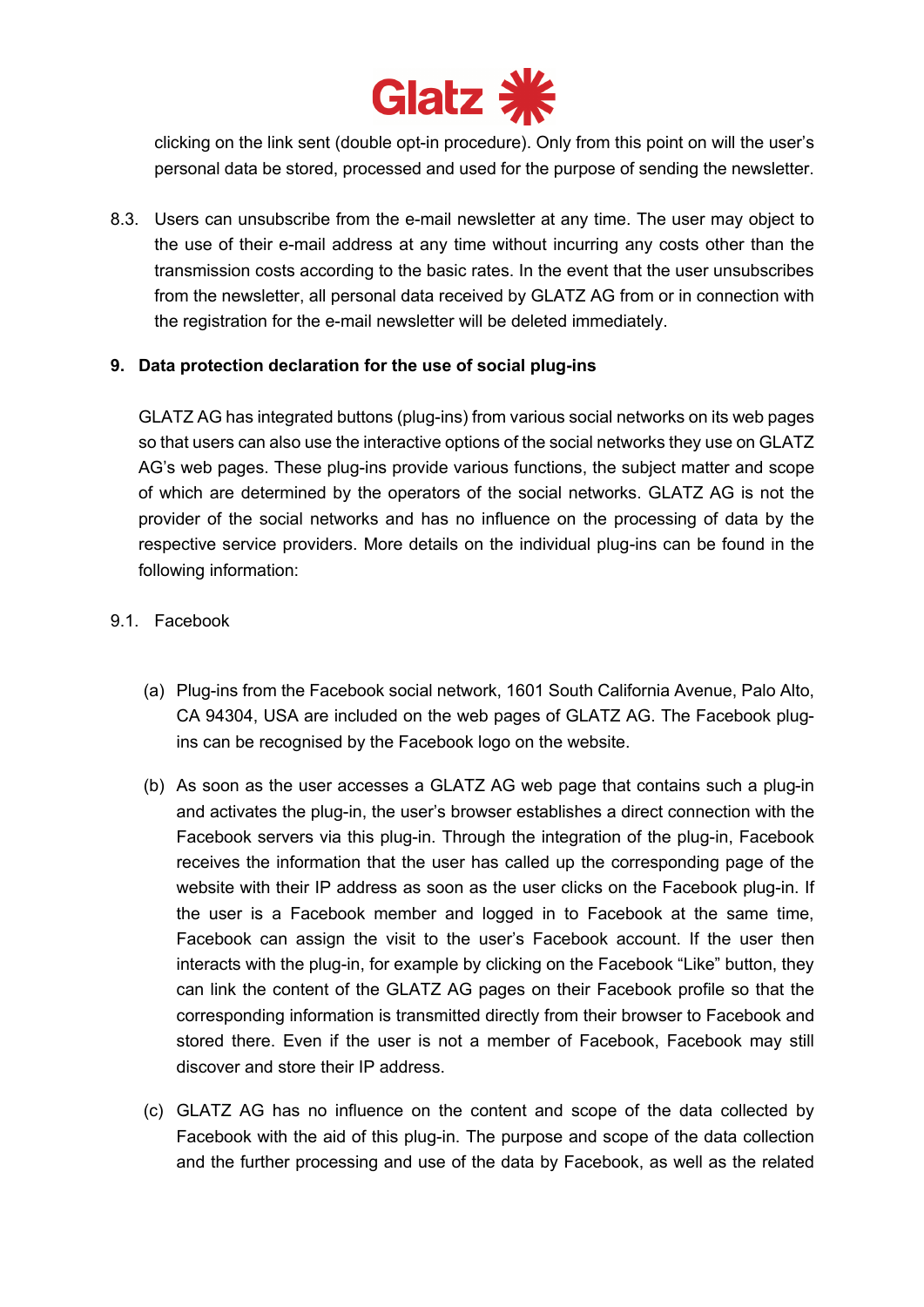

rights and setting options for protecting the user's privacy, can therefore be found exclusively in the data usage guidelines of Facebook, which can be accessed at www.facebook.com/full\_data\_use\_policy. If the user is a Facebook member and does not want Facebook to collect data about them via the GLATZ AG website and link it to their data stored on Facebook, they must log out of Facebook before visiting the GLATZ AG web pages. It is also possible to block social plug-ins from Facebook with add-ons for the user's own browser, such as with the Facebook Blocker.

9.2 Twitter

In the future, functions of the Twitter social network will also be integrated on the web pages of GLATZ AG. These functions are provided by Twitter Inc., 1355 Market Street, Suite 900, San Francisco, CA 94103, USA. By using Twitter and the retweet function, the web pages visited by users are linked to their Twitter account and shared with other users. Data is also transmitted to Twitter in the process.

- (a) GLATZ AG points out that, as the provider of its own pages only, it has no knowledge of the content of the data transmitted or its use by Twitter. Further information on this can be found in the Twitter privacy policy at www.twitter.com/en/privacy. Users can change their data protection settings on Twitter in the account settings at www.twitter.com/account/settings.
- 9.3. LinkedIn
	- (a) Plug-ins from the LinkedIn social network by LinkedIn Corporation, 2029 Stierlin Court, Mountain View, CA 94043, USA (hereinafter referred to as "LinkedIn"), will soon be integrated on the web pages of GLATZ AG. The LinkedIn plug-ins can be recognised by the LinkedIn logo on the GLATZ AG website.
	- (b) When the user visits the web pages of GLATZ AG, a direct connection is established between the user's browser and the LinkedIn server via the plug-in. LinkedIn thus receives the information that the user has visited the web pages of GLATZ AG with their IP address as soon as the user clicks on the LinkedIn plug-in. If the user clicks on the LinkedIn "Recommend" button while logged into their LinkedIn account, they can link the content of the GLATZ AG pages on their LinkedIn profile. This enables LinkedIn to assign the visit to the GLATZ AG pages to the respective user account.
	- (c) GLATZ AG points out that, as the provider of its own pages only, it has no knowledge of the content of the data transmitted or its use by LinkedIn. Details on data collection (purpose, scope, further processing, use) as well as the user's rights and setting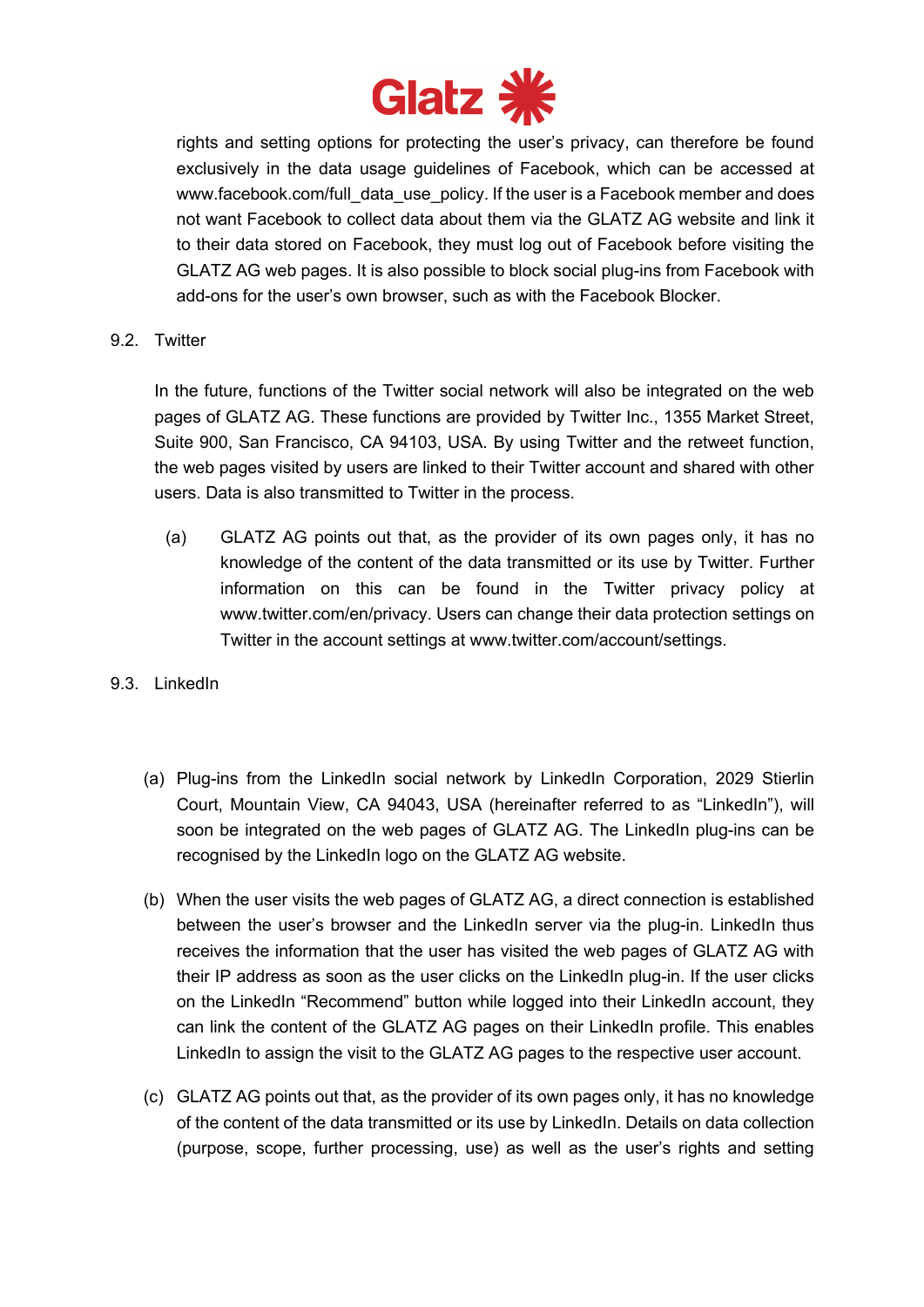

options can be found in LinkedIn's privacy policy. This information is provided by LinkedIn at www.linkedin.com/static?key=privacy\_policy&trk=hb\_ft\_priv.

### 9.4. Xing

- (d) In addition, functions of the Xing social business network will be integrated on the GLATZ AG web pages in the future. These functions are offered by Xing AG, Dammtorstraße 30, 20354 Hamburg, Germany (hereinafter referred to as "Xing"). GLATZ AG would like to inform users here about the processing of personal data via the Xing "Share" button.
- (e) When the GLATZ AG website is accessed, the user's browser briefly establishes a connection to Xing servers, which are used to provide the Xing "Share" button functions (in particular the calculation/display of the counter value) as soon as the user clicks on the "Share" button. Xing does not store any personal data relating to the user as a result of access to this website. In particular, Xing does not store any IP addresses, nor is any usage behaviour evaluated via the use of cookies in connection with the Xing "Share" button. Users can access the current data protection information on the Xing "Share" button and supplementary information at www.xing.com/app/share?op=data\_protection.
- 9.5. YouTube
	- a) Functions of YouTube may be integrated on the web pages of GLATZ AG. These functions are provided by Google LLC, 1600 Amphitheatre Parkway, Mountain View, CA 94043, USA. GLATZ AG would like to inform users here about the processing of personal data via the function of embedded YouTube videos.
	- b) When the GLATZ AG website is accessed, the user's browser briefly establishes a connection to Google servers, which are used to provide the YouTube functions as soon as the user clicks on the "Share" button. Google does not store any personal data relating to the user as a result of access to this website, nor is any evaluation of usage behaviour carried out. Users can access the current data protection information and supplementary information at policies.google.com/privacy?hl=en.

#### **10. User rights**

The user may at any time request, free of charge, written or electronic information about the personal data stored about them or their customer account (Section 34 BDSG or